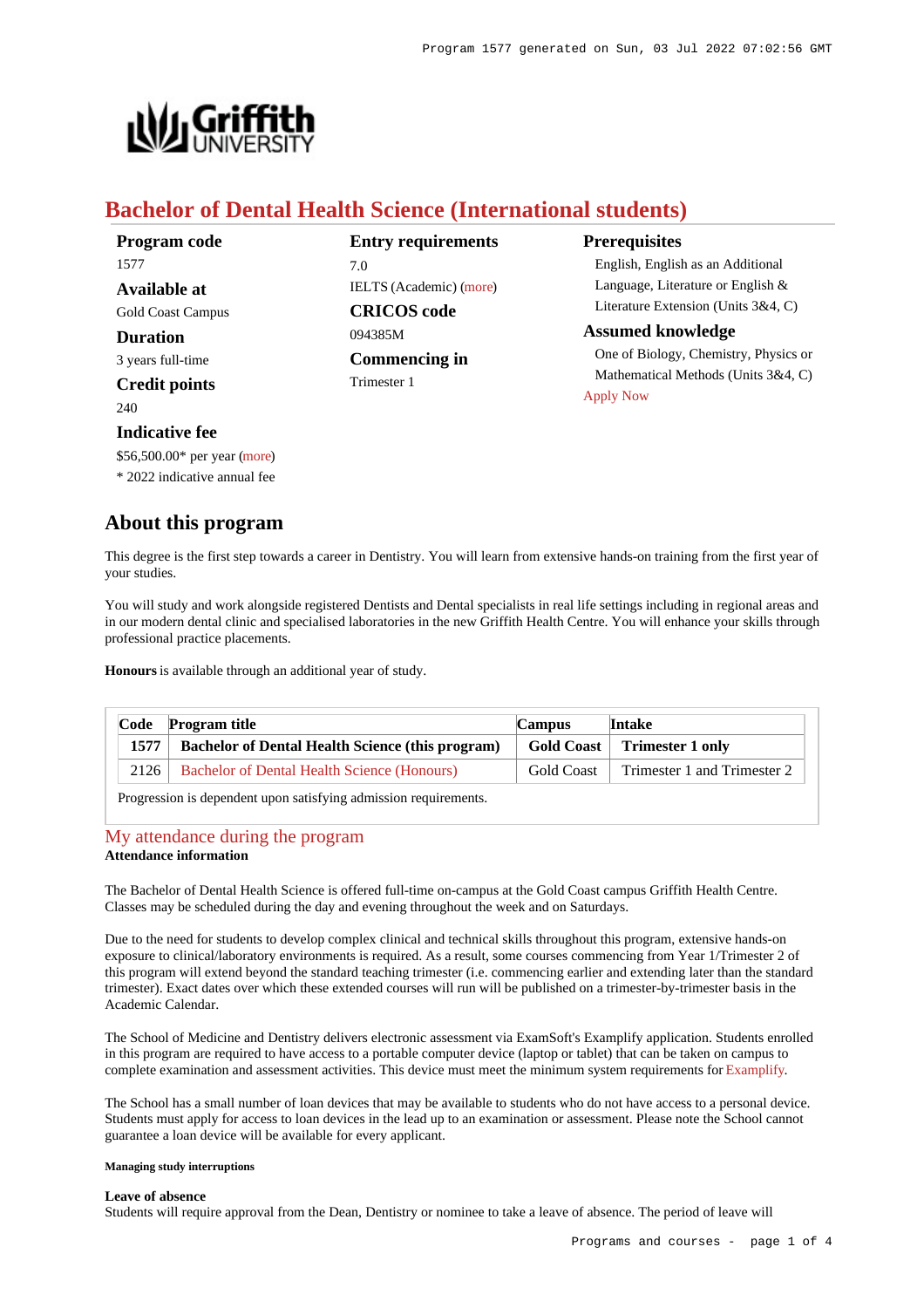### normally be one year.

#### **Readmission**

A student who has discontinued enrolment in a Dentistry program and who is not on an approved leave of absence is required to seek approval for readmission to the program from the Dean, Dentistry or nominee.

Readmission to a Dentistry program is not guaranteed and will be considered on a case-by-case basis. Please contact the [School](https://www.griffith.edu.au/griffith-health/school-medicine-dentistry) [of Medicine and Dentistry](https://www.griffith.edu.au/griffith-health/school-medicine-dentistry) for further details.

Students who are returning to the program after an approved leave of absence or are being readmitted to the program or are required to repeat a non-clinical DOH-coded course will also be required to successfully complete Clinical Skills Competency requirements before continuing with their program.

Students who do not successfully complete these requirements will not be eligible to continue their program. Successful completion of these requirements will ensure students remain competent in their practical skills and are well prepared to continue with the program. Please refer to the Griffith University [Inability to Complete Required Components of Professional](http://policies.griffith.edu.au/pdf/Inability to Complete Required Components of Professional Qualification Policy.pdf) [Qualification Policy](http://policies.griffith.edu.au/pdf/Inability to Complete Required Components of Professional Qualification Policy.pdf) for further information.

#### **Studying amid COVID-19**

The University's Mandatory COVID-19 Vaccination or Testing policy is under review and consultation and will be suspended from 14/4/2022. Please visit [Studying amid COVID-19](https://www.griffith.edu.au/coronavirus/studying-amid-covid-19) for more information.

If you are an International student on a student visa, you must ensure that you enrol in a way that will allow you to complete your enrolment within the expected program duration as stated on your Confirmation of Enrolment (CoE).

# [My career opportunities](https://www148.griffith.edu.au/programs-courses/Program/1577/Overview/International#opportunities)

# **My career opportunities**

As a graduate of this degree and our Master of Dentistry, you will be qualified to work as a registered Dentist with opportunities in private practice, hospitals, school dental clinics and the armed services. Further study and research can lead to a career in academic teaching or specialty practice.

# [Program accreditation](https://www148.griffith.edu.au/programs-courses/Program/1577/Overview/International#accreditation)

#### **Program accreditation**

The Bachelor of Dental Health Science (when articulated with the Master of Dentistry) is accredited by the [Australian Dental](http://www.adc.org.au/) [Council \(ADC\)](http://www.adc.org.au/).

# [Professional recognition](https://www148.griffith.edu.au/programs-courses/Program/1577/Overview/International#recognition)

#### **Professional recognition**

Completion of this degree and Griffith University's two-year Master of Dentistry enables you to apply for registration with the Australian Health Practitioner Regulation Agency (and equivalent New Zealand authorities) as a Dentist subject to meeting any additional requirements that may be stipulated by the Dental Board of Australia. As these requirements may change from time to time, students should contact the [Australian Health Practitioner Regulation Agency \(AHPRA\)](https://www.ahpra.gov.au/) to confirm registration requirements.

Applicants are advised that the Australian Health Practitioner Regulation Agency (AHPRA) requires Dentists to demonstrate English language skills that are suitable for registration. Further information is available on the [AHPRA](https://www.ahpra.gov.au/registration/registration-standards/english-language-skills.aspx) website.

## [Placement requirements](https://www148.griffith.edu.au/programs-courses/Program/1577/Overview/International#placement)

# **Professional Practice requirements**

There are placements associated with this program and before undertaking professional experience placements, all students in this program are required to have completed the following by the end of their first trimester of study:

- Vaccinations and Health Tests
- Licenses and Certificates
- Online Training
- Health Placement Requirements

Students should refer to the **checklist of professional practice requirements for their Health discipline** on the [Fit for](https://www.griffith.edu.au/griffith-health/fit-for-professional-practice) [Professional Practice website](https://www.griffith.edu.au/griffith-health/fit-for-professional-practice) for full details of the requirements regarding professional placement to ensure that they meet eligibility for placement.

# [Pathways to further study](https://www148.griffith.edu.au/programs-courses/Program/1577/Overview/International#pathways) **Pathways to further study**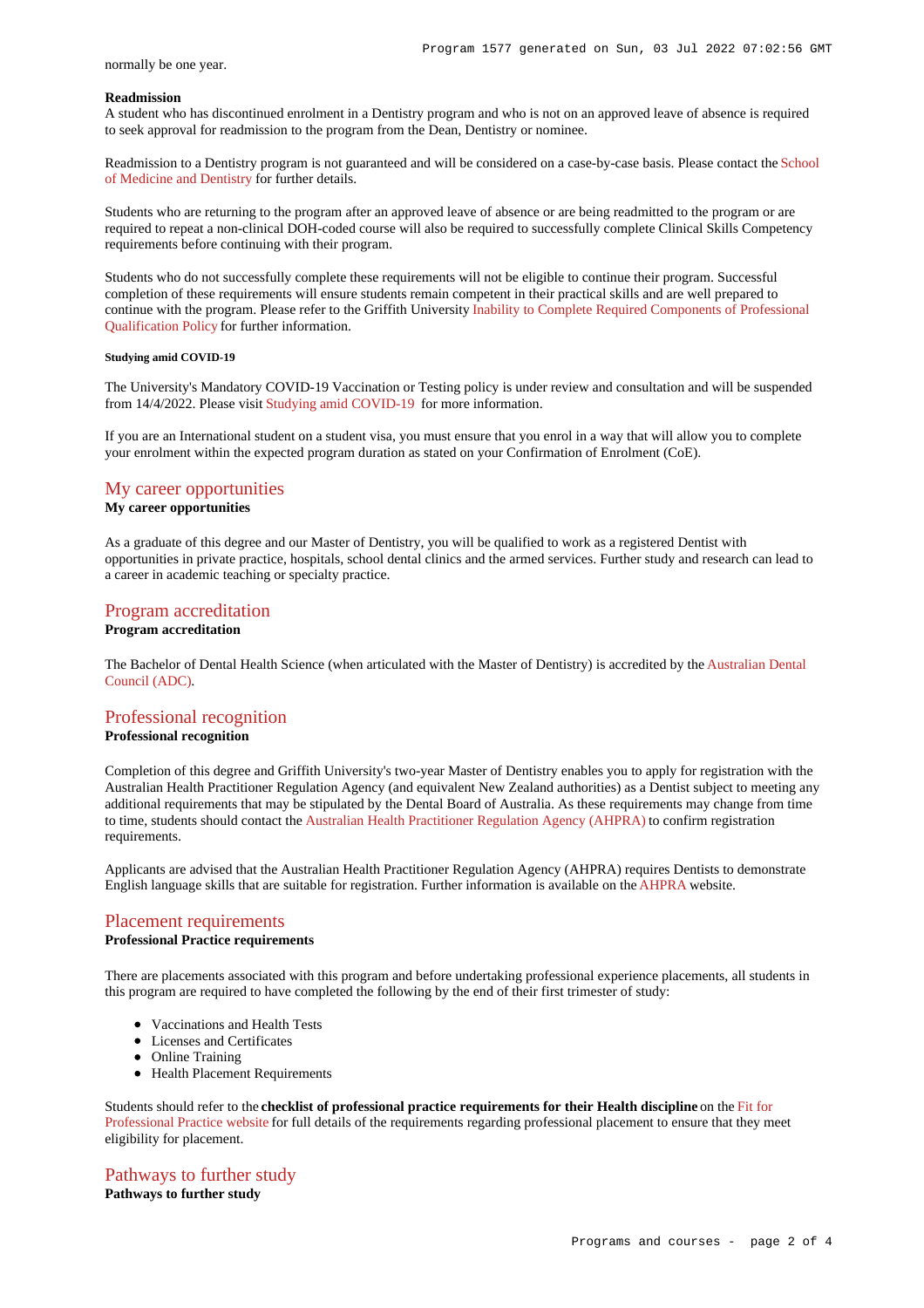# **Provisional entry into the Griffith Master of Dentistry program**

Completion of the Bachelor of Dental Health Science (1577) will see graduates gain seamless entry into the [Master of](https://www148.griffith.edu.au/Search/Results?SearchText=5703) [Dentistry \(5703\)](https://www148.griffith.edu.au/Search/Results?SearchText=5703).

Bachelor of Dental Health Science students need to be aware that should they be successful in gaining entry into the Master of Dentistry (5703) program, additional requirements must be met prior to commencement. Information about these requirements and other relevant information can be found on the [Fit for Professional Practice](https://www.griffith.edu.au/griffith-health/fit-for-professional-practice) website.

Note: Students are not permitted take a leave of absence of more than one year after completing the Bachelor program and commencing the Master of Dentistry program to ensure currency of knowledge and skills.

# [What are the fees?](https://www148.griffith.edu.au/programs-courses/Program/1577/Overview/International#fees)

# **International students**

An International student is one who is not:

- an Australian or New Zealand citizen or
- a person who has Australian permanent resident status.

#### **Indicative annual tuition fee**

The indicative annual tuition fee is calculated based on a standard full-time study load which is usually 80 credit points (two full-time trimesters).

The indicative annual tuition fee is based on current conditions and available data and should only be used as a guide. These fees are reviewed annually and are subject to change.

#### **Tuition fees**

- An International student pays tuition fees.
- Students are liable for tuition fees for the courses they are enrolled in as at the census date.
- The tuition fee for students who commence their program prior to 2014 is charged according to the approved program fee for the trimester in which the student commenced the program.
- The tuition fee for students who commence their program from 2014 onwards is charged according to the approved program fee for the trimester in which the student is enrolled.

#### **Program fees for the Bachelor of Dental Health Science (1577)**

Fees for this program can be found on the Programs and Courses website in the "Overview and fees" section. Select your commencing year to view your fees.

#### **Changing programs**

If an International student changes to a different program they will be subject to the approved program fee for the trimester in which they are enrolled.

#### **Permanent resident status**

If an **undergraduate student** obtains permanent resident status in Australia after commencing study in a program, and the student can provide evidence of permanent resident status prior to the census date (of the trimester in which they are enrolled), the student will be provided with a domestic fee-paying place.

The student may then apply for a Commonwealth supported place at the next admission period provided that the student satisfies the conditions for transfer from a domestic fee-paying place to a Commonwealth supported place as set out in the [Undergraduate Programs Admission Policy](http://policies.griffith.edu.au/pdf/Undergraduate Programs Admission Policy.pdf).

If a **postgraduate student** obtains permanent resident status in Australia after commencing study in a program, and the student can provide evidence of permanent resident status prior to the census date (of the trimester in which they are enrolled), the student will automatically be considered for a Commonwealth supported place (subject to availability) or a domestic feepaying place as applicable for the program.

If a **research student** obtains permanent resident status in Australia after commencing study in a program, and the student can provide evidence of permanent resident status prior to the census date (of the trimester in which they are enrolled), the student will automatically be considered for a Commonwealth Government Research Training Program (RTP) Fee Offset or a domestic fee-paying place as applicable for the program.

#### **Further information**

- [Fees and Charges Policy:](https://policies.griffith.edu.au/pdf/Fees and Charges Policy.pdf)
	- [Schedule B Fees for International Students](https://policies.griffith.edu.au/pdf/Fees and Charges Policy Schedule B.pdf)
	- [Schedule G Fees for Non-award and Continuing Education Students](https://policies.griffith.edu.au/pdf/Fees and Charges Policy Schedule G.pdf)